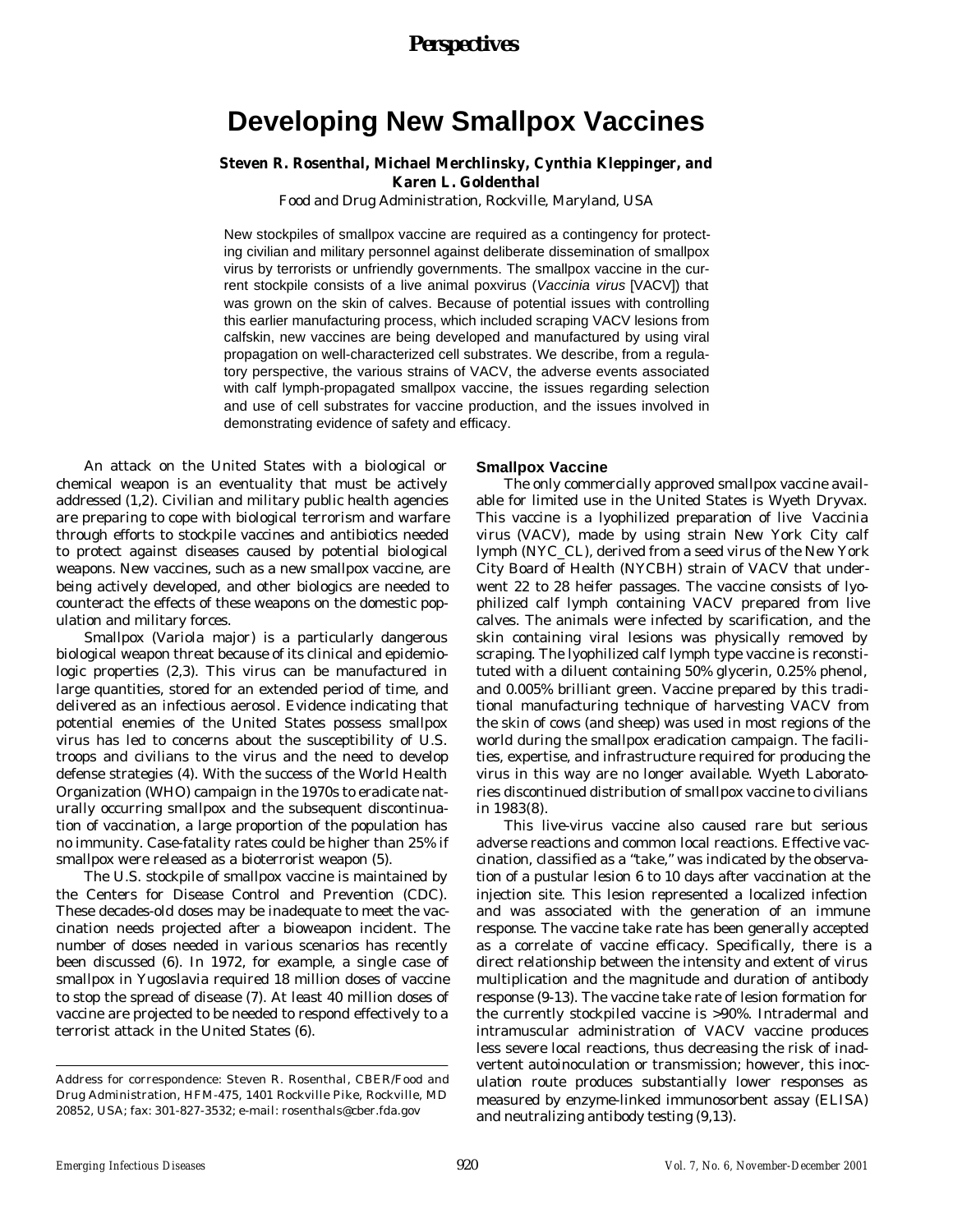# **Adverse Events Associated with VACV Vaccine**

The complications arising from smallpox vaccination were well documented during the vaccination program (14- 20). Dermatologic and central nervous system disorders were the most frequently recognized adverse events. Dermal complications included vaccinia necrosum, a complication with case-fatality rates of 75% to 100% that occurred almost exclusively in persons with cellular immunodeficiency (21). Eczema vaccinatum was associated with case-fatality rates of up to 10% overall and 30% to 40% in children <2 years of age (22). Generalized vaccinia was reported and probably resulted from rare bloodborne dissemination of virus in normal persons. Erythematous urticarial eruptions occurred in 1% of all primary vaccinees, and rarely, Stevens-Johnson syndrome occurred. Rarer diseases such as pericarditis (23), arthritis (24), and malignant tumors at vaccination scars (25) have been described in case reports.

During the U.S. smallpox vaccination program, approximately seven to nine deaths per year were attributed to vaccination, with the highest risk for death in infants. Most of these infant deaths were attributed to postvaccinal encephalitis (26). Most primary vaccinations in the United States were administered to children, so less is known about adverse events in adults. Rates tended to be higher in primary vaccinees and also in certain countries such as Austria and Denmark, where strains were used that may have been more virulent.

Of important concern is inadvertent administration of vaccine to persons who are immunodeficient or have other underlying contraindications to VACV vaccination, such as pregnancy. Administration of vaccine in the context of mass vaccination for outbreak control increases the risk for serious adverse events, since careful screening for vaccine contraindications would be problematic. Cultures of the vaccination sites of primary vaccinees have yielded positive cultures from days 3 through 14 after vaccination. Thus, transmission of VACV to close contacts of vaccine recipients does occur (27-30) and, in light of the global HIV epidemic and the large prevalence of patients on immunosuppressive therapy, constitutes a serious concern (31).

## **Development of New VACV Vaccines**

During the early eradication campaign, a number of studies were undertaken to determine the factors that rendered the smallpox vaccine potent and stable. WHO and its Expert Committee provided the initial recommendations for smallpox vaccines in 1959 and updated them in 1965, defining testing procedures and standards, including a required pock count of 1 x 10<sup>8</sup> PFU/mL of undiluted vaccine (32). In 1967, the National Institutes of Health published more stringent requirements, including the use of a national reference vaccine preparation.

## **Selection of Strain**

The smallpox eradication campaign used vaccines derived from many VACV strains. In the United States, these included the New York City calf lymph (NYC\_CL) and New York City chorioallantoic membrane (NYC\_CAM) strains, both of which were derived from a seed virus of the NYCBH strain. Strains derived from the NYCBH strain caused lower rates of adverse events, especially encephalitis. Other strains used frequently in the global eradication

program were EM-63 (USSR) and Temple of Heaven (China). The Lister or Elestree (United Kingdom) strain, prepared on the skin of sheep, was used extensively in Europe and other parts of the world. The Lister strain, which appeared to cause less illness than some of the other vaccine strains, was distributed by the WHO International Reference Centre to production laboratories for use as seed lots. By 1968, 71 producers used 15 principal strains of VACV, in addition to some unknown strains. From 1968 to 1971, the Lister strain became the most widely used throughout the world (33).

The exact origin and lineage of many of these strains and their relation to each other are not clear; however, all these strains (that were used in settings where smallpox actually occurred) were effective in eliminating the disease. With regard to efficacy, this observation suggests a degree of latitude in the selection of a VACV strain to provide protective immunity. From a scientific and regulatory perspective, many strains of VACV should be appropriate for a new vaccine as long as the manufacturer can demonstrate that the new vaccine is safe and elicits a "take" and an immune response analogous to that observed for the present licensed vaccine.

#### **Selection of Cell Substrate**

Historically, most manufacturers produced smallpox vaccine in live animals. However, this harvesting method has important limitations: it is prone to contamination with bacteria and other adventitious agents, and the antigenic and allergenic character of the accompanying animal protein can potentially result in sensitization and allergic reactions. Thus, the use of a well-characterized cell substrate for vaccine production has some potential advantages. The *Orthopoxviridae*, including *Vaccinia*, generally replicate on a wide range of candidate vertebrate fibroblast cell lines. The choice of a well-characterized or easily tested cell substrate for vaccine production can help expedite the review process (34). Issues associated with cell substrates that have been used for the manufacture of licensed live-virus vaccines may be the easiest to anticipate and address.

Use of primary cell substrates, particularly embryonated chicken egg-produced smallpox vaccine, would help to address major issues with regard to preparation of vaccine in cell culture. Cells derived from embryonated chicken eggs (especially chicken embryo fibroblasts) have been used in preparing many safe biological products, including vaccines. A variety of methods to ensure product safety can be evaluated rapidly with a high degree of confidence.

Candidate cell substrates for a new smallpox vaccine also include continuous cell lines or diploid cell strains of human or animal origin. For human cell substrates, the source of cells should be clearly described, including the tissue or organ of origin, ethnic and geographic origin, age, gender, and general physiologic condition, as well as the health or medical condition of the donor, if known. For animal cell substrates, description of the source should include species, strains, breeding conditions, tissue or organ of origin, geographic origin, age, gender, and general condition of the original donor.

The Food and Drug Administration (FDA) has licensed live-virus vaccines, such as varicella and rubella, prepared in diploid cell substrates (e.g., MRC-5, WI-38). Recently,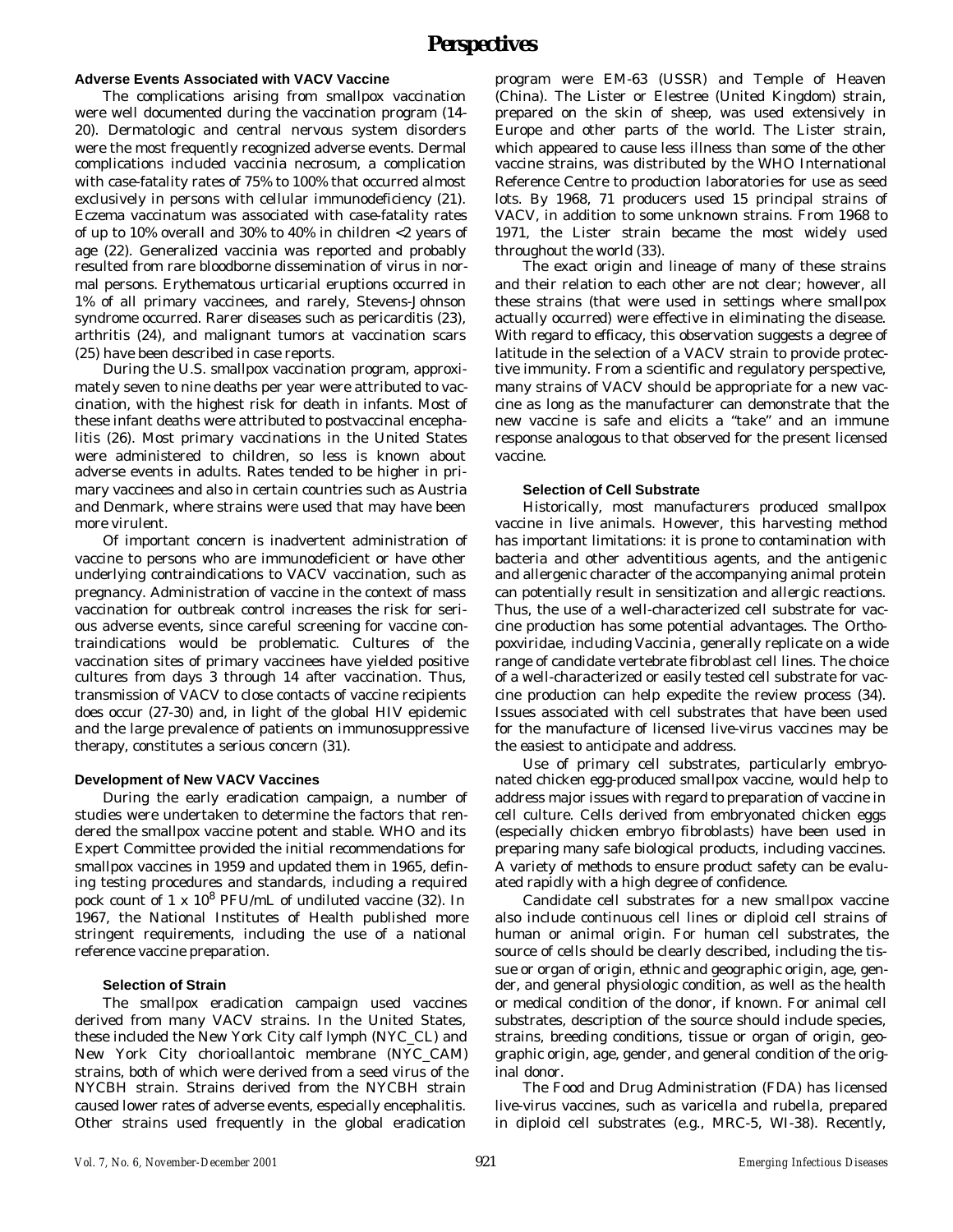MRC-5 was used as a cell substrate for the preparation of an experimental smallpox vaccine under a Phase 1 trial (9). Another diploid cell strain, FrhL-2, has been used as a cell substrate for rotavirus vaccine and other live-virus vaccines tested in human clinical trials. The FDA experience in evaluating live-virus vaccines prepared in these diploid cell substrates makes the selection and use of such cell substrates potentially suitable for manufacture of a smallpox vaccine.

The continuous cell line Vero has been used to prepare a U.S.-licensed inactivated virus vaccine, the inactivated polio vaccine. Although the FDA has not yet licensed a live-virus vaccine manufactured in a continuous cell line, international experience with Vero cells suggests that they may be a suitable substrate for a smallpox vaccine. Issues pertaining to Vero cells as a substrate for live vaccines, including tumorigenic potential, were discussed at the May 2000 Vaccines and Related Biological Products Advisory Committee meeting (35). Further information regarding cell substrates can be obtained in the FDA document "Draft Points to Consider in the Characterization of Cell Lines Used to Produce Biologicals" (1993). An FDA letter to vaccine manufacturers concerning the use of Vero cells was recently issued (http:// www.fda.gov/cber/letters.htm).

Any new smallpox vaccine ideally should not be less immunogenic than animal-derived vaccines. The properties of *Poxviridae* host range, virulence, and genome composition have been shown to change upon many passages in tissue culture cells. To retain the properties that make VACV a good vaccine against smallpox, the number of passages in the cell culture substrate should be kept to a minimum.

LC16m8, an attenuated VACV strain developed by Japan in 1975 for primary vaccination, was derived by passing the Lister strain 36 times through primary rabbit kidney cells at low temperature (30°C) (36). The LC16m8 strain had a take rate of 95% (compared with 93.7% for Lister), fever rate of 7.7% (compared with 26.6% for Lister), and lower neurovirulence in a monkey assay. The lower fever rate and reduced neurovirulence were considered indications that this was a safer vaccine (37). Antibody titers and induration size were lower than those of the Lister strain; however, the effect of its decreased immunogenicity on the ability of this vaccine to protect against smallpox infection is unknown since the vaccine was never used in a smallpox-endemic region.

Similarly, the Modified *Vaccinia* Ankara was derived from the Ankara *Vaccinia* strain and is one of the most highly attenuated strains. With >570 passages in chicken embryo fibroblasts, it is host restricted and unable to replicate in human and other mammalian cells. Pock lesions did not form at the site of inoculation, and no adverse reactions were observed in clinical trials in persons at high risk with skin lesions (38). Modified *Vaccinia* Ankara was intended to serve as an attenuated smallpox vaccine for primary vaccinations in regions where smallpox was not endemic, since most of the adverse reactions associated with VACV occur after primary vaccination. The vaccine was safely used to vaccinate >120,000 persons in Turkey and Germany; however, its effectiveness against smallpox is unknown.

The cell substrate must be screened extensively for both endogenous and exogenous viral contamination. The measures taken to remove, inactivate, or prevent contamination of the product from any adventitious agent present in the cell substrate should be described. When applicable, carefully designed viral clearance studies should be conducted with different methods of virus inactivation or removal in the same production process to achieve maximum viral clearance. In addition, studies should be performed to assess virus inactivation and removal. The FDA has drafted several documents that provide guidance concerning testing biological products for adventitious agents (Appendix).

# **Clinical Trials**

# **Phase 1**

Phase 1 vaccine trials are primarily designed to evaluate safety and immunogenicity in small groups (e.g., 10 to 20 persons) of closely monitored healthy adult volunteers. Clinical evaluations of safety in Phase 1 studies should include both local injection site (lesion measurement) and systemic reactions, as well as hematologic testing, serum chemistries, and other laboratory studies. At predefined intervals, periodic assessments of the local injection site and systemic signs and symptoms would normally be recorded. For live attenuated VACV vaccines, active monitoring of the immunization site would be required for at least 21 days or until formation and separation of the scab, whichever is longer.

One difficulty in evaluating a new smallpox vaccine is demonstrating that the vaccine generates a protective immune response in the recipient. The appearance of a vaccine take or lesion is thought to be an important correlate of immunity. In Phase 1 trials, the frequency and size of the lesion generated by a new vaccine should be compared with the values observed historically for the current licensed calf lymph-type vaccine. It is also important to compare the breadth and scale of the hosts' immune response with responses generated by vaccines previously used against smallpox infection. One of the challenges will be developing validated assays to evaluate vaccine efficacy. In a Phase 1 trial, VACV-binding antibodies should be determined by ELISA and plaque neutralization assays. Extensive characterization of the immune response, including investigation of the cellular as well as the humoral response, can be pursued in Phase 2 studies.

Situations in prelicensure trials that may lead to safety problems for both vaccinees and their close contacts need to be anticipated. Contraindications for vaccinees include immune disorders, HIV infection, eczema, history of eczema, other skin conditions including burns, immunosuppressive therapy, malignancies, lymphomas and leukemias, and pregnancy. Vaccinees who have close contacts with these contraindications should also be excluded. Mechanisms to address rare serious VACV vaccine complications (e.g., availability of VACV immunoglobulin treatment) need to be addressed in the protocol.

For live attenuated VACV products, sponsors should describe their proposed procedures for containing the live biological material during their clinical studies and should provide data on the expected survival of the organism in the environment. Shedding of live vaccine organisms would need to be evaluated; isolation of volunteers early in clinical development may be necessary to assess the shedding of VACV and the potential for spread to contacts. The vaccination site needs to be covered at all times with a porous bandage until the scab has separated and the underlying skin has healed.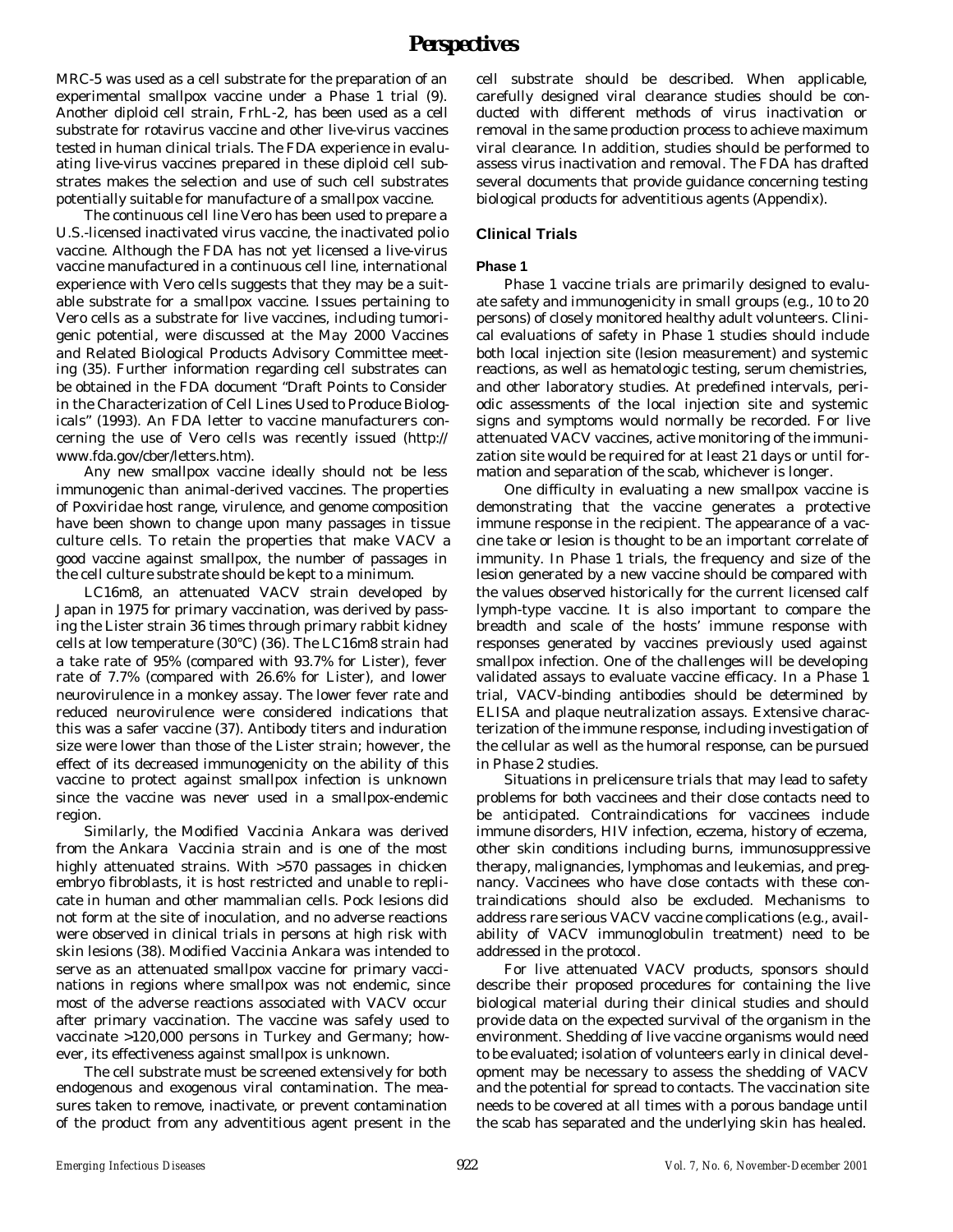A dry, porous bandage is preferred to prevent the accumulation of perspiration around the inoculation site, which can increase the risk for secondary inoculation (9). Subjects should receive a dressing kit, including a medical waste bag in case the dressing should come off. Subjects and health-care professionals who may handle these dressings should be instructed on the importance of handwashing after contact with the site to prevent both self-inoculation of the virus and contact with the site by unvaccinated persons.

#### **Phase 2**

In Phase 2 studies, generally more subjects are enrolled than in Phase 1 studies, and further data are provided on safety and immunogenicity. Phase 2 vaccine studies are often randomized and well controlled in design. One purpose of Phase 2 studies is to identify a preferred vaccine formulation, dose, and schedule for further clinical development in definitive safety and efficacy trials.

Clinical studies to compare the new vaccine with the licensed Dryvax vaccine would be done at this phase. Study size for a pivotal immunogenicity study would be based on statistical design to provide enough power to detect differences in "vaccine take," immune response, and safety (common local reactions) after inoculation by scarification, compared with the licensed Wyeth Dryvax. Both the humoral and cellular arms of the host response should be measured.

Studies to validate immune response assays should begin early in the drug development process. The goal is to have validated assays in place to assess critical immune responses before pivotal immunogenicity studies are initiated (39). At a minimum, seroconversion would have to be determined by plaque neutralization assays, VACV binding antibodies by ELISA, and cellular responses by cytotoxic Tlymphocyte response and lymphoproliferation assays.

#### **Phase 3 and Beyond**

Conducting large-scale clinical endpoint efficacy field trials for a new smallpox vaccine cannot be planned at this time, in part because there are no longer any populations at risk for naturally occurring smallpox infection. For new vaccines based on vaccine take rate and the development of neutralizing antibody responses, pivotal comparative immunogenicity studies of the new compared with the licensed vaccines will likely form the basis of efficacy assessment. Studies in humans to evaluate the ability of a vaccine to protect against subsequent challenge with a live attenuated VACV vaccine might also be informative.

Large-scale trials are needed to provide safety data to support the license application, especially to evaluate less common serious adverse events. Randomized, well-controlled trials would provide the most informative safety data.

Plans should be defined for obtaining adequate safety data. Pediatric use could be critical during a bioterrorist event; however, identifying an appropriate pediatric study population for safety and immunogenicity evaluation presents challenges. Plans for pediatric clinical development should be discussed with the FDA (40,41). Finally, given the historical information on adverse events associated with VACV vaccination, a rigorous Phase 4 study commitment is expected (42).

### **VACV Immunoglobulin Development**

VACV immunoglobulin (VIG) is the only approved product currently available for treating complications of VACV vaccination. It is derived from the immunoglobulin fraction of plasma from persons who were immunized with VACV. The Red Cross initially obtained the product from the sera of hyperimmunized army recruits. The current supply of VIG is owned by the Department of Defense, which has provided some of this material to CDC for release in response to emergencies. VIG can be obtained from CDC to treat adverse reactions of VACV vaccine recipients, such as laboratory workers exposed to VACV or related *Orthopoxviridae*.

VIG is believed to be effective against certain complications of VACV vaccinations; it is recommended by the CDC's Advisory Committee on Immunization Practices for use in treating eczema vaccinatum, vaccinia necrosum, severe generalized VACV infections, VACV infections of the eyes (but not keratitis) or mouth, and VACV infections in the presence of other skin lesions such as burns, impetigo, varicella zoster, or poison ivy (43). No randomized controlled clinical trials have been performed to evaluate therapeutic efficacy in patients with VACV complications. However, a standard of care has developed based on data consisting of case series and anecdotal reports, as well as controlled data suggesting that VIG may modify VACV infection if administered concomitantly with vaccine.

Limited data from unblinded controlled studies support the efficacy of VIG in certain situations. In a trial conducted in Madras, India, 705 family contacts of 208 smallpox patients were randomized to receive smallpox vaccine or smallpox vaccine plus VIG as soon as possible after the index patient was admitted to the hospital. Smallpox developed in 5 of 326 contacts who received VIG compared with 21 of 379 controls, for a relative efficacy of 70% in preventing natural smallpox (44) (p<0.05, calculated by the first author).

The potential for VIG to prevent postvaccine encephalitis when administered prophylactically with vaccine was studied among Dutch military recruits in a double-blinded, randomized, placebo-controlled trial (45). More than 106,000 recruits were randomized to receive VIG plus smallpox vaccine or placebo plus smallpox vaccine. Three cases of VACVassociated encephalitis occurred in the VIG group compared with 13 cases of encephalitis in the placebo group  $(p<0.05$ , calculated by author).

Published case series of patients with severe VACV vaccination complications treated with VIG suggest that VIG lowered case-fatality rates and shortened the course of disease (20,46-52). Other trials have used antiviral agents in an attempt to treat complications (52-54), and these agents did not appear to have greater benefit than VIG. VIG is not considered to be effective in treating postvaccine encephalitis and is contraindicated for the treatment of vaccinal keratitis(55).

The recommended therapeutic dosage of VIG is 0.6 mL/ kg intramuscularly, or 42 mL for a 70-kg adult; this dosage may be repeated as often as weekly. Such high intramuscular volume can be associated with trauma and possible nerve damage. Future development of VIG may include intravenous formulations to obviate these dose-related problems.

A more basic problem for the use of VIG is the availability of licensed product. The amount of VIG needed to respond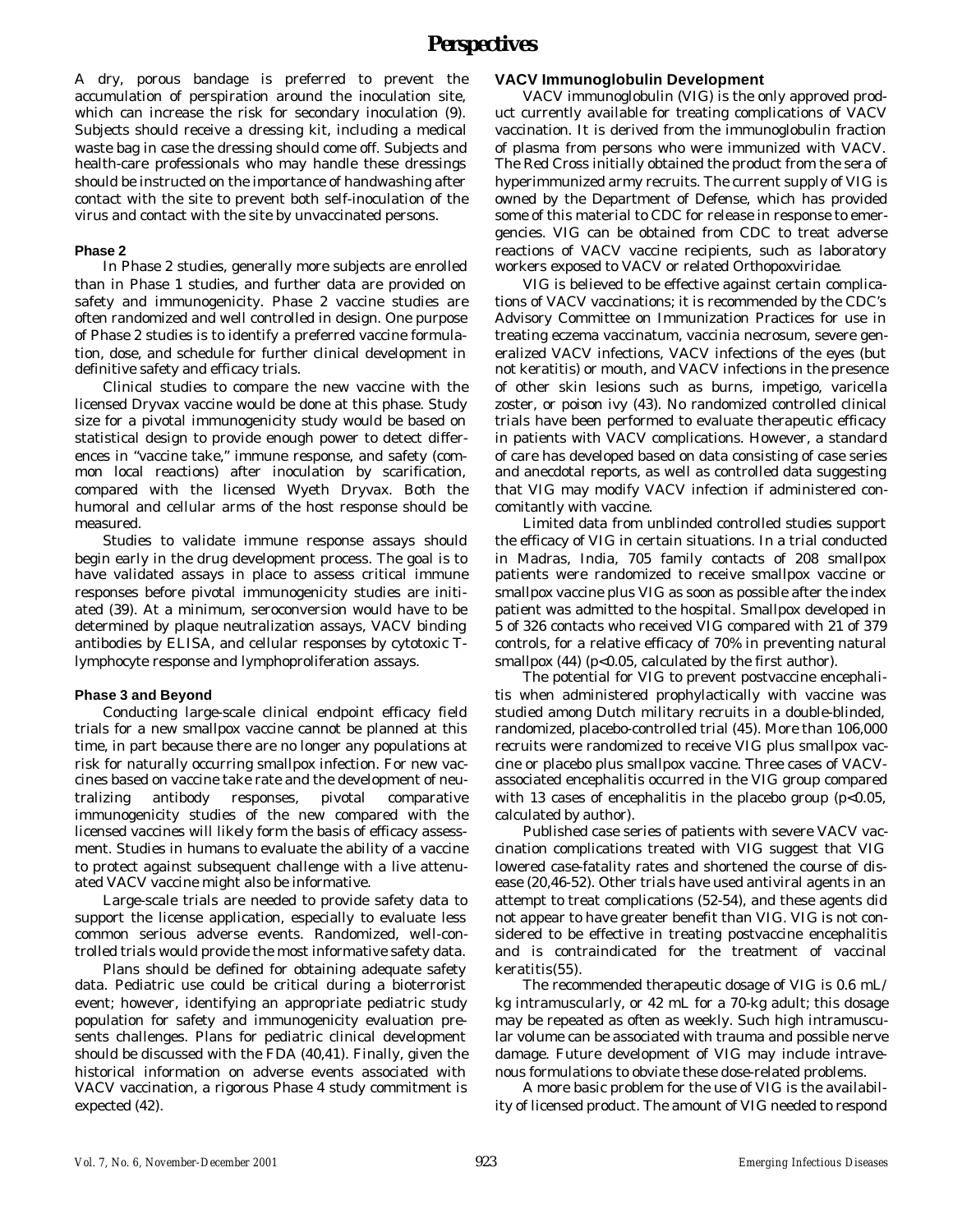to the adverse events associated with a large-scale vaccination program cannot be manufactured from the currently available human sera.

# **Future Considerations**

An important benefit of the eradication of naturally occurring smallpox was the cessation of smallpox vaccination and the elimination of iatrogenic VACV vaccine adverse events. Growing concern about the U.S. population's vulnerability to a potential terrorist attack with biological weapons has led to strong political commitment to develop and stockpile new vaccines and other agents to respond to such an event (56). This response requires the development and manufacture of an effective vaccine, as well as products to treat the potential complications arising from a widespread vaccination program.

The evaluation of these products, especially ones that do not induce a vaccine take and induce an immune response that substantially differs from that induced by the currently licensed vaccine, may pose problems. Specifically, the usual measures of efficacy that require exposure to natural disease currently are not possible because the disease has been globally eradicated. In addition, definitive human challenge and protection studies with *Variola* would not be possible for ethical reasons.

In general, the issue of providing substantial evidence of efficacy when the traditional efficacy studies in humans cannot be done is of concern to the FDA. To address this issue, FDA has published and requested comments on a proposed rule intended to address certain efficacy issues for new agents to be used against lethal or permanently disabling toxic substances (57). The proposed rule attempts to define standards so that new drug and biological products developed to prevent serious or life-threatening conditions could be approved for marketing on the basis of evidence of effectiveness derived from appropriate studies in animals, without adequate and well-controlled efficacy studies in humans (21 CFR 314.126). For example, the wide host range of poxvirus viruses could potentially lead to the exploration of a monkeypox model to obtain supporting data. For vaccines, human safety and immunogenicity data would also be needed to support such approvals. The final rule, when published, would be expected to facilitate the development and licensing of certain new products to protect against biological warfare. This proposal would not apply if approval can be based on other standards in FDA regulations.

The future response to complications inherent in a new smallpox vaccine during a wide-scale vaccination program could entail a combination approach including VIG, antiviral drugs, and immune-based therapy involving humanized antibodies or fragments of antibodies produced in animals. Antiviral medications could be mass-produced, stored for long periods of time, and distributed quickly, if needed. Cidofovir, a DNA polymerase inhibitor developed for *Cytomegalovirus* retinitis, has been found to be active in preventing *Variola* infection in cultured cells and protects mice against lethal VACV challenge (58,59). In the long term, more products should be developed to protect the general population against adverse events due to VACV infection. Each product will pose unique scientific issues for evaluation and licensure.

### **Acknowledgments**

We thank Walter Brandt, Robert Claypool, Donna Chandler, Karen Midthun, Rebecca Sheets, and Barbara Styrt for their thoughtful comments and suggestions.

Dr. Rosenthal is a medical officer in the Office of Vaccines Research and Review, U.S. Food and Drug Administration. His work focuses on the review of new vaccine applications, including vaccines against bioterrorism and biowarfare agents.

#### **Appendix**

A. Examples of U.S. Food and Drug Administration and International Conference on Harmonization (ICH) Documents Relevant to the Manufacture and Product Quality of New Smallpox Vaccines

| Title                                                                                                                                                                                                                            | Date |
|----------------------------------------------------------------------------------------------------------------------------------------------------------------------------------------------------------------------------------|------|
| FDA points to consider in the characterization of cell<br>lines used to produce biologicals                                                                                                                                      | 1993 |
| ICH guidance on quality of biotechnological/biological<br>products: derivation and characterization of cell<br>substrates used for production of biotechnological/<br>biological products                                        | 1998 |
| ICH guidance on viral safety evaluation of biotechnology<br>products derived from cell lines of human or animal<br>origin                                                                                                        | 1998 |
| FDA guidance for industry: content and format of<br>chemistry, manufacturing and controls information and<br>establishment description information for a vaccine or<br>related product                                           | 1999 |
| FDA draft guidance for industry: revised preventive<br>measures to reduce the possible risk of transmission of<br>Creutzfeldt-Jakob Disease (CJD) and Variant<br>Creutzfeldt-Jakob Disease (vCJD) by blood and blood<br>products | 2001 |

To obtain these documents, connect to http://www.fda.gov/cber/ guidelines.htm or call the FDA Office of Communication, Training and Manufacturers Assistance at 1-800-835-4709.)

B. Examples of ICH Documents Relevant to Clinical Testing of Vaccines

| Title                                              | Date |
|----------------------------------------------------|------|
| Good clinical practice: Consolidated guideline     | 1997 |
| General considerations for clinical trials         | 1997 |
| Structure and content of clinical study reports    | 1996 |
| Statistical principles for clinical trials (draft) | 1997 |

To obtain these documents, connect to http://www.fda.gov/cber/ guidelines.htm or call the FDA Office of Communication, Training and Manufacturers Assistance at 1-800-835-4709.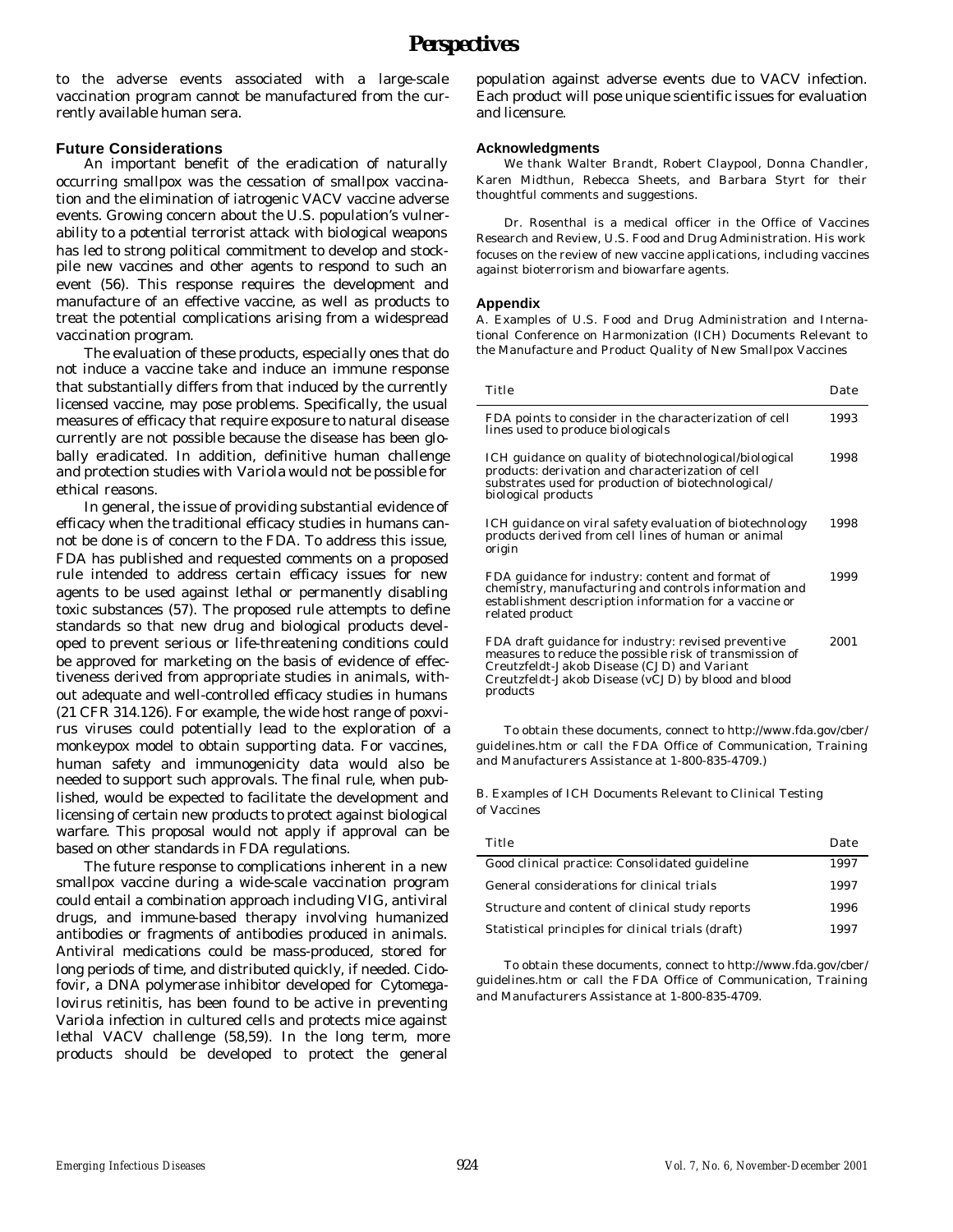# *Perspectives*

C. U.S. Code of Federal Regulations (CFR) and U.S. Pharmacopeia (USP) Standards Applicable to Vaccines

| Issuance        | Subject                                         |
|-----------------|-------------------------------------------------|
| 21 CFR 50       | Protection of Human Subjects                    |
| 21 CFR 56       | Institutional Review Boards                     |
| 21 CFR 58       | Good Laboratory Practices                       |
| 21 CFR 210, 211 | Good Manufacturing Practices                    |
| 21 CFR 312      | Investigational New Drug Applications<br>(INDs) |
| 21 CFR 314.126  | Adequate and Well-Controlled Studies            |
| 21 CFR 610      | General Biological Product Standards            |
| 21 CFR 610 12   | <b>Sterility Testing</b>                        |
| 21 CFR 610.13   | <b>Purity Testing</b>                           |
| USP 24-(85)     | Bacterial Endotoxin Test                        |
| USP 24-(1510)   | Pyrogen Test                                    |
| USP 24-(1171)   | Sterility                                       |

#### **References**

- 1. Testimony of Stephen M. Ostroff. Mar 8, 2000; U.S. House of Representatives Committee on Commerce. National Security, Veterans Affairs, and International Relations. Available at: URL: www.bt.cdc.gov/press/ostroff\_03082000.asp
- 2. Henderson DA. The looming threat of bioterrorism. Science 1999;283:1279-82.
- 3. Henderson DA. Smallpox: clinical and epidemiologic features. Emerg Infect Dis 1999;5:537-9.
- 4. Broad WJ, Miller J. Government report says 3 nations hide stocks of smallpox. New York Times; Jun 13, 1999. Available at URL: http://nytimes.qpass.com/qpass-archives/
- 5. Bremen JG, Henderson DA. Poxvirus dilemmas—monkeypox, smallpox, and biologic terrorism. N Engl J Med 1998;339:556-9.
- 6. Meltzer MI, Damon I, Leduc JW, Millar JD. Modeling potential responses to smallpox as a bioterrorist weapon. Emerg Infect Dis 2001;7:947-57.
- 7. Preston R. The demon in the freezer. The New Yorker 1999; July 12:44-61.
- 8. Centers for Disease Control. Smallpox vaccine no longer available for civilians—United States. MMWR Morb Mortal Wkly Rep 1983;32:387.
- 9. McClain DJ, Harrison S, Yeager CL, Cruz J, Ennis FA, Gibbs P, et al. Immunologic responses to vaccinia vaccines administered by different parenteral routes. J Infect Dis 1997;175:756- 63.
- 10. Cockburn WC, Cross RM, Downie AW, Dumbell KR, Kaplan C, McClean D, et al. Laboratory and vaccination studies with dried smallpox vaccines. Bull World Health Organ 1957;16:63- 77.
- 11. Espmark JA. Smallpox vaccination studies with serial dilutions of vaccine. Acta Pathologica et Microbiologica Scandinavica 1965;63:97-115.
- 12. Koplan JP, Marton KI. Smallpox vaccination revisited: some observations on the biology of vaccinia. Am J Trop Med Hyg 1975;24:656-63.
- 13. Lublin-Tennenbaum T, Katzenelson E, El-Ad B, Katz E. Correlation between cutaneous reaction in vaccinees immunized against smallpox and antibody titer determined by plaque neutralization test and ELISA. Viral Immunol 1990;3:19-25.
- 14. Greenberg M. Complications of vaccination against smallpox. Am J Dis Child 1948;76:492-502.
- 15. Neff JM, Levine RH, Lane JM, Ager EA, Moore H, Rosenstein BJ, et al. Complications of smallpox vaccination—United States, 1963. II. Results obtained by four statewide surveys. Pediatrics 1967;39:916-23.
- 16. Neff JM, Lane JM, Pert JH, Moore R, Millar JD, Henderson DA. Complications of smallpox vaccination. I. National survey in the United States, 1963. N Engl J Med 1967;276:125-32.
- 17. Neff JM, Drachman RH. Complications of smallpox vaccination: 1968 surveillance in a comprehensive care clinic. Pediatrics 1972;50:481-3.
- 18. Lane JM, Millar JD. Routine childhood vaccination against smallpox reconsidered. N Engl J Med 1969;281:1220-4.
- 19. Lane JM, Ruben FL, Neff JM, Millar JD. Complications of smallpox vaccination, 1968. National surveillance in the United States. N Engl J Med 1969;281:1201-8.
- 20. Lane JM, Ruben FL, Neff JM, Millar JD. Complications of smallpox vaccination, 1968: results of ten statewide surveys. J Infect Dis 1970;122:303-9.
- 21. Fulginiti VA, Kempe CH, Hathaway WE, Pearlman DS, Sieber OF, Eller JJ, et al. Progressive vaccinia in immunologically deficient individuals. New York: The National Foundation-March of Dimes, Birth Defects, Original Article Series, Immunologic Deficiency Diseases in Man 1968;4:129-45.
- 22. Copeman PWM, Wallace HJ. Eczema vaccinatum. BMJ 1964;2:906-8.
- 23. Cangemi VF. Acute pericarditis after smallpox vaccination. N Engl J Med 1958;258:1257-9.
- 24. Holtzman CM. Postvaccination arthritis. N Engl J Med 1969;280:111-2.
- 25. Marmelzat WL. Malignant tumors in smallpox vaccination scars. Arch Dermatol 1968;97:406.
- 26. Lane JM, Ruben FL, Abrutyn E, Millar JD. Deaths attributable to smallpox vaccination, 1959 to 1966, and 1968. JAMA 1970;212:441-4.
- 27. Centers for Disease Control. Contact spread of vaccinia from a recently vaccinated Marine—Louisiana. MMWR Morb Mortal Wkly Rep 1984;33:37-8.
- 28. Centers for Disease Control. Contact spread of vaccinia from a National Guard vaccinee—Wisconsin. MMWR Morb Mortal Wkly Rep 1985;34:182-3.
- 29. Centers for Disease Control. Vaccinia outbreak—Newfoundland. MMWR Morb Mortal Wkly Rep 1981;30:453-5.
- 30. Centers for Disease Control. Vaccinia outbreak—Nevada. MMWR Morb Mortal Wkly Rep 1983;32:403-4.
- 31. Redfield RR, Wright DC, James WD, Jones TS, Brown C, Burke DS. Disseminated vaccinia in a military recruit with human immunodeficiency virus (HIV) disease. N Engl J Med 1987;316:673-6.
- 32. WHO Expert Group on Requirements for Biological Substances. Manufacturing establishments and control laboratories-Poliomyelitis vaccine (inactivated)-Poliomyelitis vaccine (oral)-Smallpox vaccine. WHO Tech. Report Series No. 323. Geneva: The Organization; 1965.
- 33. Fenner F, Henderson DA, Arita I, Jezek Z, Ladnyi ID. Smallpox and its eradication. Geneva: World Health Organization; 1988.
- 34. U.S. Food and Drug Administration, Center for Biologics Evaluation and Research. Points to consider in the characterization of cell lines used to produce biologicals, 5/17/1993. Available at: URL: http://www.fda.gov/cber/guidelines.htm#ichE11
- 35. F-D-C Reports, Inc. Vero cell standardized tests for adventitious agents urged by FDA panel. The Pink Sheet 2000;62:19- 20.
- 36. Sugimoto M, Yamanouchi K. Characteristics of an attenuated vaccinia virus strain, LC16m0, and its recombinant virus vaccines. Vaccine 1994;12:675-81.
- 37. Hirayama M. Smallpox vaccination in Japan. In: The vaccination: theory and practice. Tokyo: International Medical Foundation of Japan; 1975. p. 113-24.
- Sutter G, Moss B. Novel vaccinia vector derived from the host range restricted and highly attenuated MVA strain of vaccinia virus. Dev Biol Stand 1995;84:195-200.